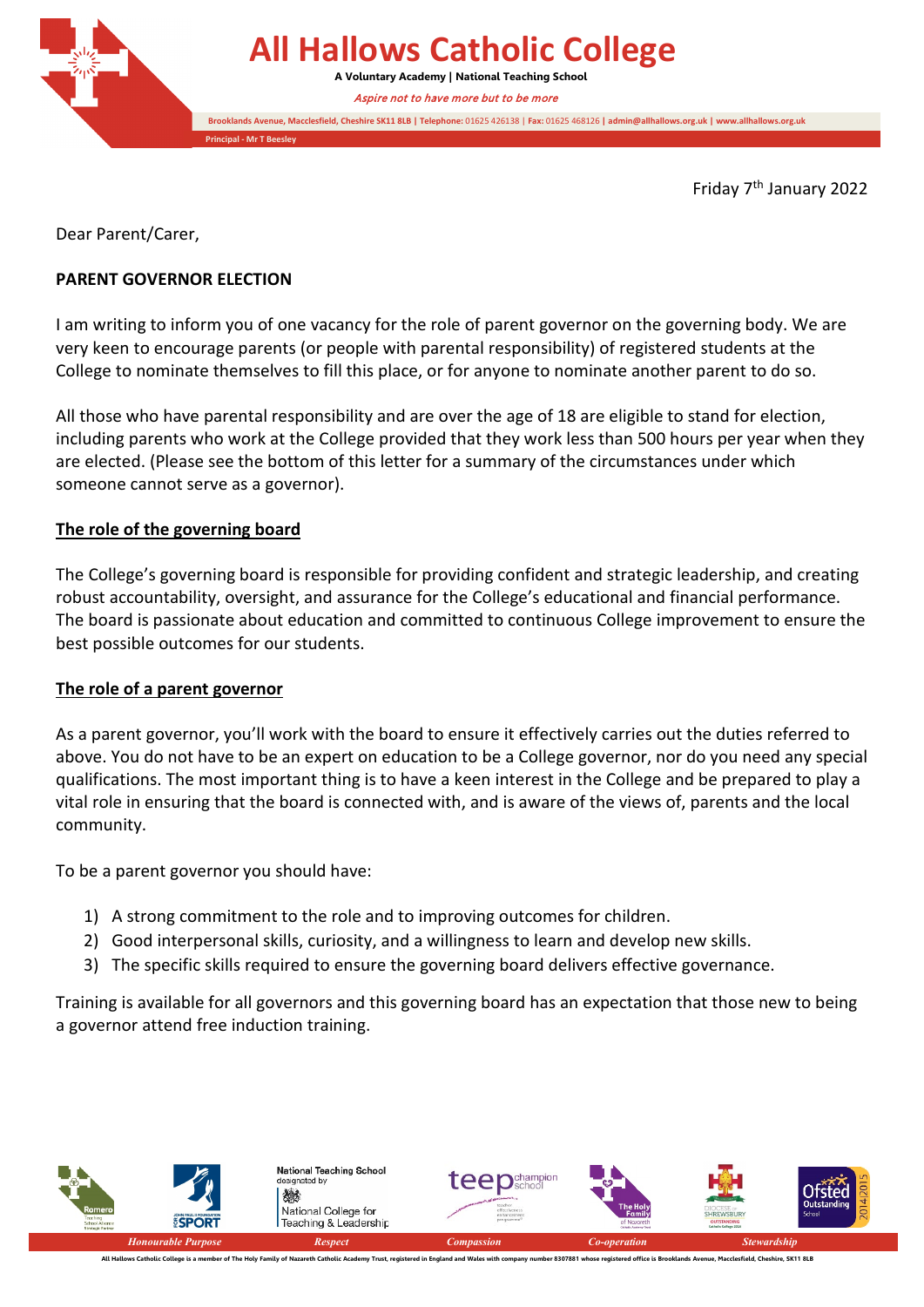

# **All Hallows Catholic College**

**A Voluntary Academy | National Teaching School** Aspire not to have more but to be more

**Brooklands Avenue, Macclesfield, Cheshire SK11 8LB | Telephone:** 01625 426138 | **Fax:** 01625 468126 **| admin@allhallows.org.uk | www.allhallows.org.uk**

**Principal - Mr T Beesley**

#### **Expectations of governors**

If you join our governing board, you will serve for a four-year term, and you can continue to the end of the four years even if your child/children leave the College. Being a governor can take up time as you will need to prepare for / attend meetings and commit to training and development as required.

### **How to apply**

If you are interested in applying for the role, please complete the candidate form attached separately to this letter and return by **Friday 21s**<sup>t</sup> **January 2022, 2.45pm** to;

Mrs C Watson (Chair of Governors / Returning Officer) via Mrs P Metheringham (Principal's PA / Office Manager) by email to [principalpa@allhallows.org.uk](mailto:principalpa@allhallows.org.uk) or by post to:

All Hallows Catholic College Brooklands Avenue Macclesfield Cheshire SK11 8LB

Your candidate form should be accompanied by a short personal statement, which should be no longer than 250 words and should include:

- 1) Evidence of the extent to which you possess the skills and experience the governing body desires.
- 2) Your commitment to undertake training to acquire or develop the skills to be an effective governor.
- 3) If seeking re-election, details of your contribution to the work of the governing body during your previous term of office; and
- 4) How you plan to contribute to the future work of the governing body.

Self-nominations will be accepted, but if you are nominating another parent, please seek their prior consent.

If we receive more applications than there are vacancies, a secret ballot will be carried out. We will inform you closer to the time if we have to do this.

If you have any queries about this process or would like to find out more about the role, please contact Mrs C Watson (Chair of Governors) via the Principal's PA Mrs P Metheringham, using the details above.

Yours sincerely

early

Mr T Beesley Principal

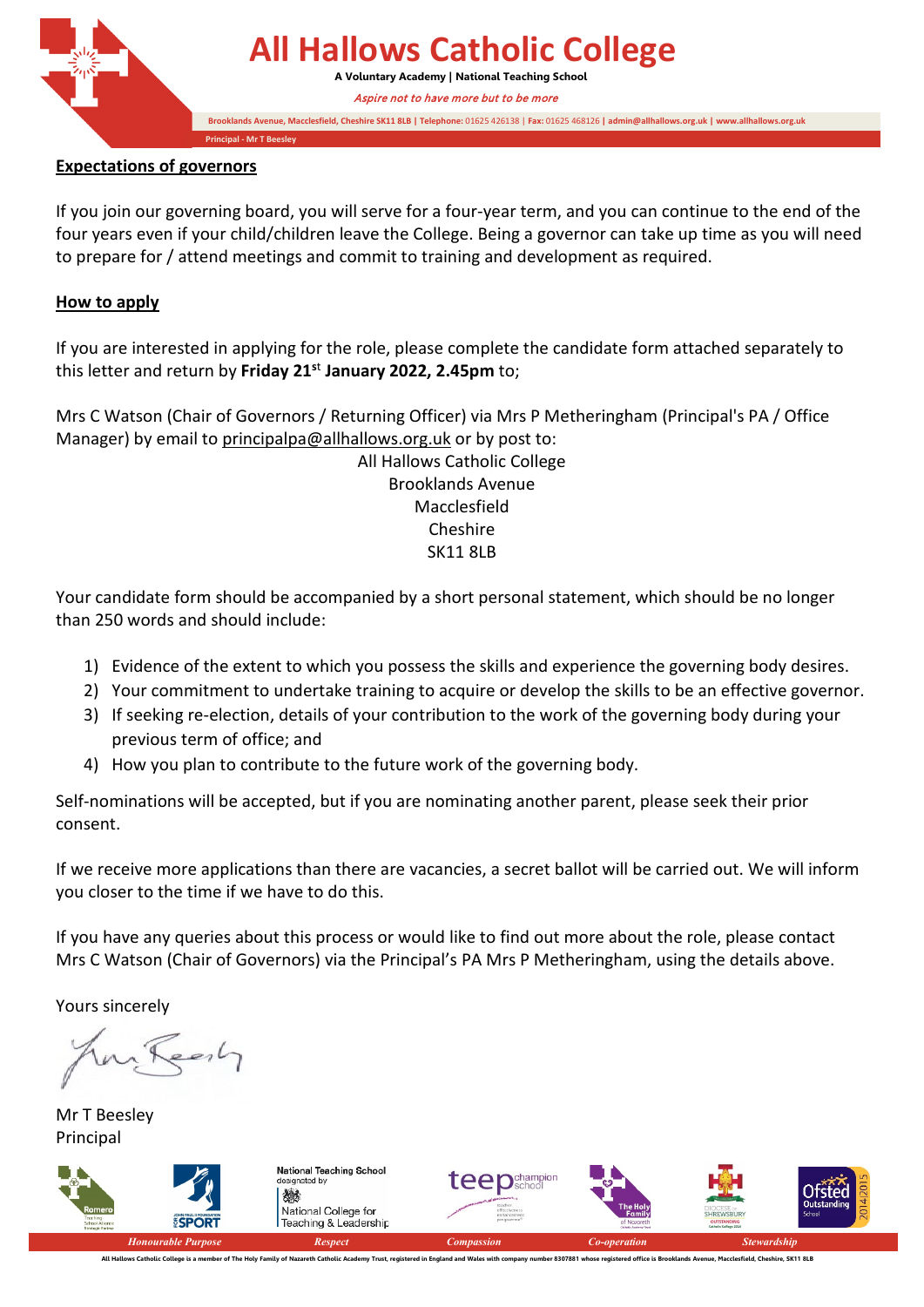

## **All Hallows Catholic College**

**A Voluntary Academy | National Teaching School**

Aspire not to have more but to be more

**Brooklands Avenue, Macclesfield, Cheshire SK11 8LB | Telephone:** 01625 426138 | **Fax:** 01625 468126 **| admin@allhallows.org.uk | www.allhallows.org.uk**

**ELECTION OF PARENT GOVERNOR**

**Candidate Form**

Name:

Address:

The above named has a child at the College, is willing to serve if elected and is hereby nominated to stand for election.

Nominated by\*: (Signature, name in capitals and address)

Signature of nominee:

NB Completed nomination must be returned to the College by **Friday 21st January 2022, 2.45pm**

**\***Self-nomination is acceptable